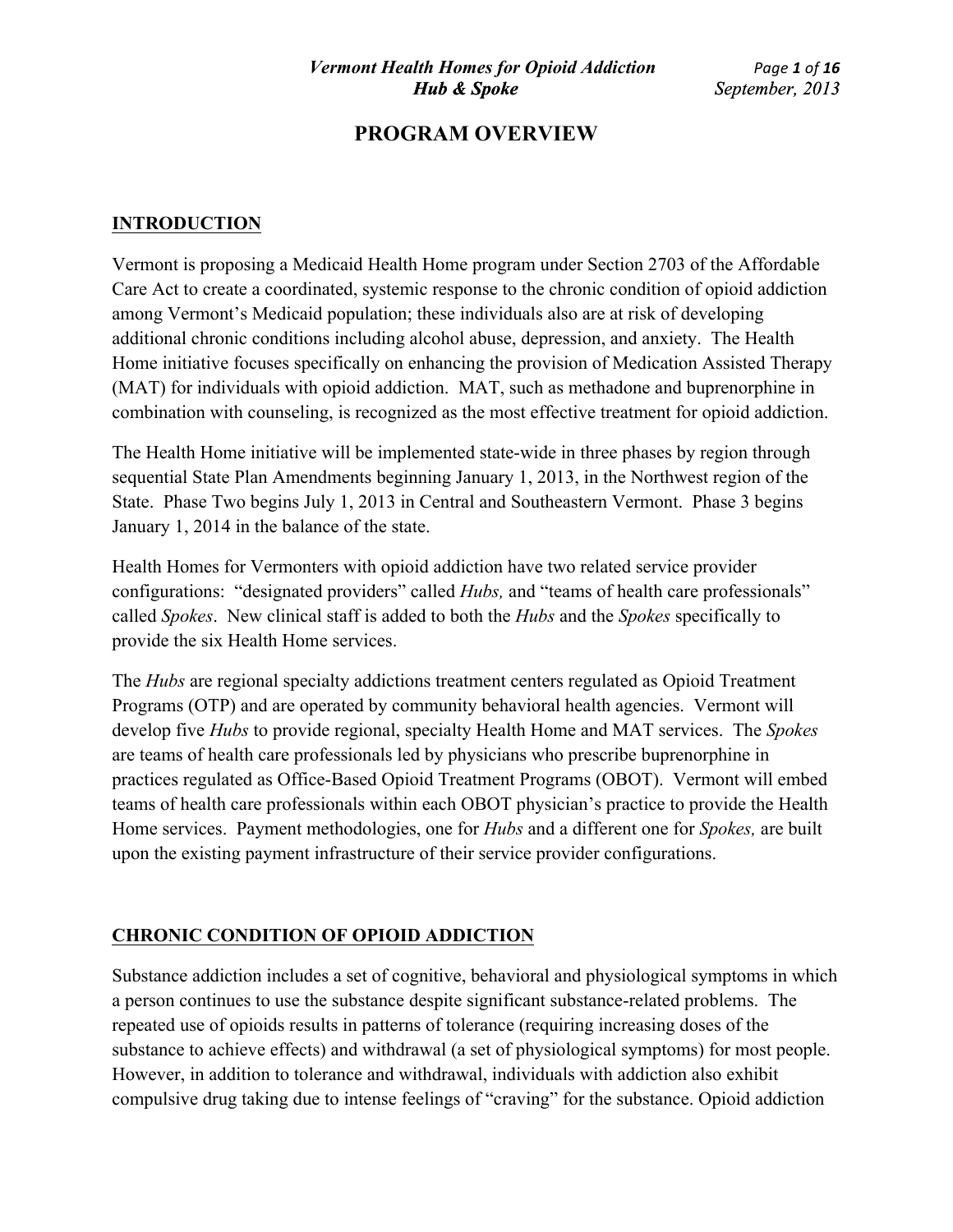includes compulsive, prolonged self-administration of opioid substances that are not for a legitimate medical purpose and are used in doses that are greatly in excess of the amount needed for pain relief.

Opioid addiction is a chronic, relapsing illness diagnosed by a physician based on the presence of at least three of seven criteria over a 12-month period. Medication Assisted Therapy (MAT) is defined by the Center for Substance Abuse Treatment (CSAT) as "the use of medications, in combination with counseling and behavioral therapies, to provide a whole patient approach to the treatment of substance use disorders." The two primary medications used to treat opioid addiction are methadone and buprenorphine. Individuals with opioid addiction may remain on MAT indefinitely, akin to insulin use among people with diabetes.

# **BUILDING BLOCKS FOR** *HUB* **AND** *SPOKE* **HEALTH HOMES**

## *Global Commitment to Health 1115 Demonstration*

The majority of Vermont's Medicaid program operates under the Global Commitment to Health Demonstration. The Global Commitment (GC) Demonstration extends until December 31, 2013, with the expectation that it will be continued after that date once the terms are revised to reflect changes under the Affordable Care Act. The GC Demonstration will also provide the foundation for the State Plan Amendment proposal under section 2703 of the Affordable Care Act.

The GC Demonstration operates under a managed care model that is designed to provide flexibility with regard to the financing and delivery of health care in order to promote access, improve quality and control program costs. The Agency of Human Services (AHS), as Vermont's Single State Medicaid Agency, is responsible for oversight of the managed care model. The Department of Vermont Health Access (DVHA) is the entity delegated to operate the managed care model and has sub-agreements with the other State entities that provide specialty care for GC enrollees (e.g., mental health services, developmental disability services).

One of the major drivers for entering into the GC Demonstration was to help bend the curve on the growth of Vermont's Medicaid costs – a goal that has been achieved. Vermont's actual spending over the 8.25 years of the waiver is projected to be \$8.2 billion -- \$650 million less in expenditures than projected without the waiver (i.e., Demonstration savings). There are a number of ways the GC Demonstration has helped Vermont achieve this success. First, the waiver provides the State with the ability to be more flexible in the way it uses its Medicaid resources, enabling Vermont to fund creative alternatives to traditional Medicaid services that improve quality of care and control costs. Examples of this flexibility include the following: new payment mechanisms (e.g., case rates, capitation, combined funding streams, capacity-based payments)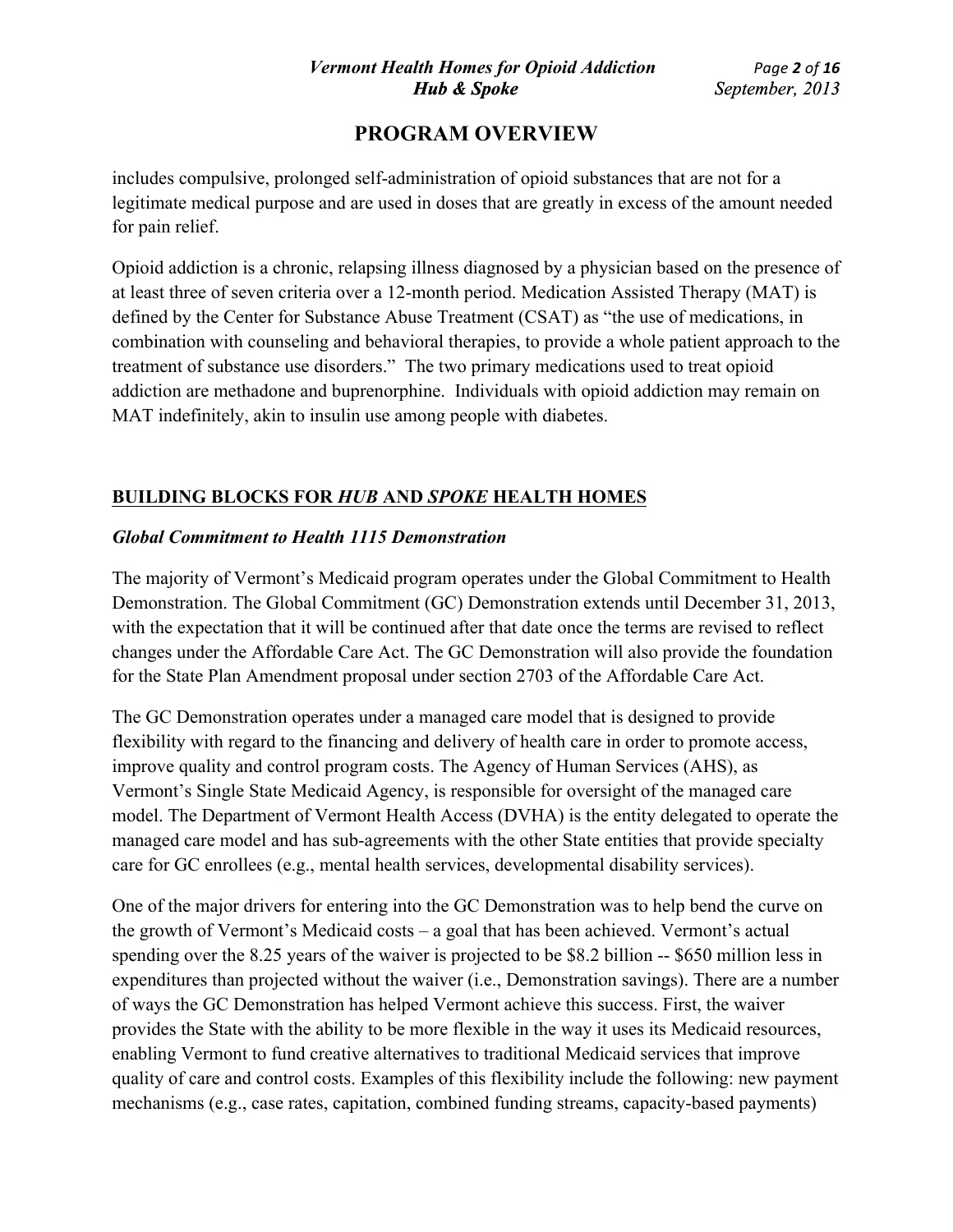rather than fee-for-service; the ability to pay for services not traditionally reimbursable through Medicaid (e.g., pediatric psychiatric consultation), and; investments in programmatic innovations for Medicaid beneficiaries (e.g., the Vermont Blueprint for Health).

### *Blueprint for Health*

The *Blueprint for Health* (Blueprint) is Vermont's state-led reform initially focusing on primary care in Vermont. Originally codified in Vermont statute in 2006, then modified further in 2007, 2008, and finally in 2010 with Vermont Act 128 amending 18 V.S.A. Chapter 13 to update the definition of the Blueprint as a *"program for integrating a system of health care for patients, improving the health of the overall population, and improving control over health care costs by promoting heath maintenance, prevention, and care coordination and management.*"

Under the Blueprint, Vermont's primary care practices are supported to meet the National Committee for Quality Assurance (NCQA) Patient-Centered Medical Home (PCMH) Standards. In addition, primary care practices in collaboration with local community partners plan and develop *Community Health Teams* (CHT) that provide multidisciplinary support for PCMHs and their patients. The teams are scaled in size based on the number of patients served by participating practices within a geographic area called a Health Service Area (HSA) at a ratio of five FTE for every 20,000 patients served. CHT members are functionally integrated with the practices in proportion to the number of patients served by each practice. The CHTs are a core resource available to the patients and the practices free of barriers (e.g., co-pays, fees) because they are funded by Vermont's large health insurance payers; BCBSVT, Cigna, MVP, Vermont's large self-insured plans, and Medicaid and Medicare all participate (Vermont is part of the national Multi-Payer Advanced Primary Care Practice Demonstration). This support and the Blueprint's statewide implementation make Vermont's PCMH initiative unique in the nation.

#### Blueprint Payment Reforms

Leaving the existing provider fee-for-service payments untouched, the Blueprint adds two key payment reforms:

- 1. A *Per Member Per Month* (*PMPM*) *Quality Paymen*t made by all payers to primary care providers with a qualifying score on the NCQA PCMH standards. Because the *PMPM Quality Payment* amount increases with higher scores, this payment reform incents improvements in quality of care.
- 2. A C*apacity Payment* to support the salaries and expenses of the Community Health Team (CHT) staff. This payment is scaled at \$350,000 for every 20,000 patients, providing approximately five full time equivalent (FTE) staff for every 20,000 patients.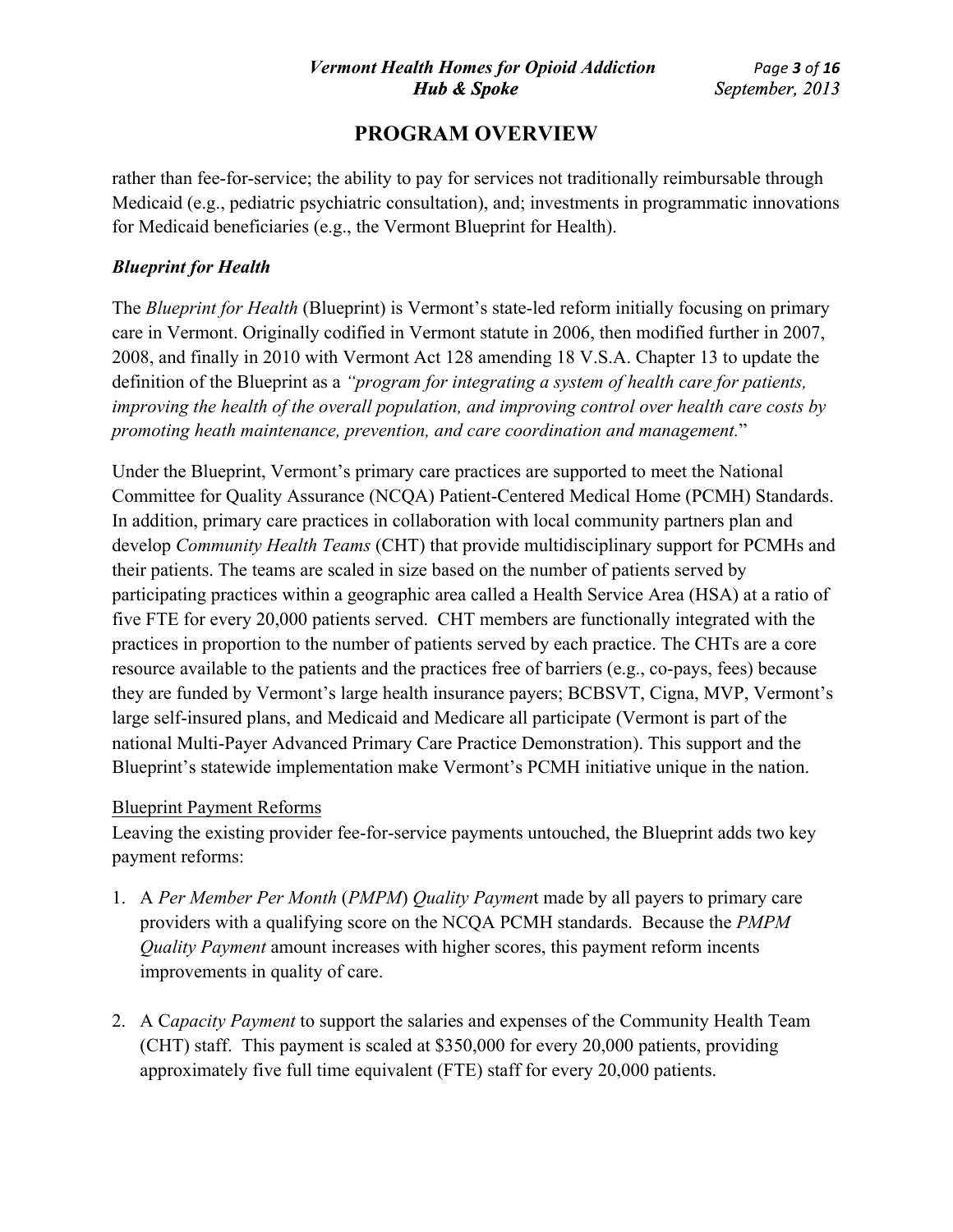Vermont's commercial and public payers all make the *PMPM Quality Payments* to qualifying primary care providers and share equally in the *Capacity Payments* that support the cost of the CHTs. The Medicaid portion of the *Capacity Payment* is made monthly to a *lead administrative agent* in each of Vermont's 14 *Health Service Areas (HSA)*. The *Capacity Payment* is based on a quarterly calculation of attributed patients to the participating primary care practices within an HSA.

#### Blueprint Community Health Teams and the Vermont Chronic Care Initiative

The *Community Health Teams* (CHT) are designed locally by participating primary care providers along with area health and human services partners. Typically, the teams are comprised of nurse care managers, health coaches, social workers, and behavioral health clinicians. These multi-disciplinary teams are hired by the Blueprint *lead administrative agents* for each HSA and are deployed to work in the participating primary care practices. The CHTs work with any patient within these practices, including Medicaid beneficiaries. However, the highest risk and highest cost Medicaid beneficiaries are referred to the Vermont Chronic Care Initiative (VCCI) for care management. VCCI nurses and social workers are State of Vermont employees located throughout the state; they are not hired or overseen by the administrative agents that oversee the CHTs. VCCI provides short term (typically three months) intensive case management to this select population. Once patients are stabilized, they are referred back to the CHTs for ongoing support services.

Currently, there are 116 primary care practices independently recognized as patient-centered medical homes by the NCQA that are participating in the Vermont Blueprint for Health. Collectively these practices serve 460,000 Vermonters. Statewide, 114 FTE CHT staff work in the primary care practices, transforming the scope of primary care. Vermont will meet its legislative mandate to include all willing primary care providers in the Blueprint payment and practice reforms by October 2013.

## Blueprint Lead Administrative Agents

The Blueprint is administratively organized into 14 geographically distinct Health Service Areas (HSA) with a single *lead administrative agent* in each area. The role of the *administrative agent* is to lead and convene the work involved with creating an integrated health system. These entities perform the following functions:

- Administer the *Capacity Payments* that support the CHTs and the provider *PMPM Quality Payments*;
- Plan and operate the CHTs (hire, supervise or subcontract for CHT staff);
- Recruit new primary care providers to the Blueprint and support their work to become NCQA recognized as PCMHs;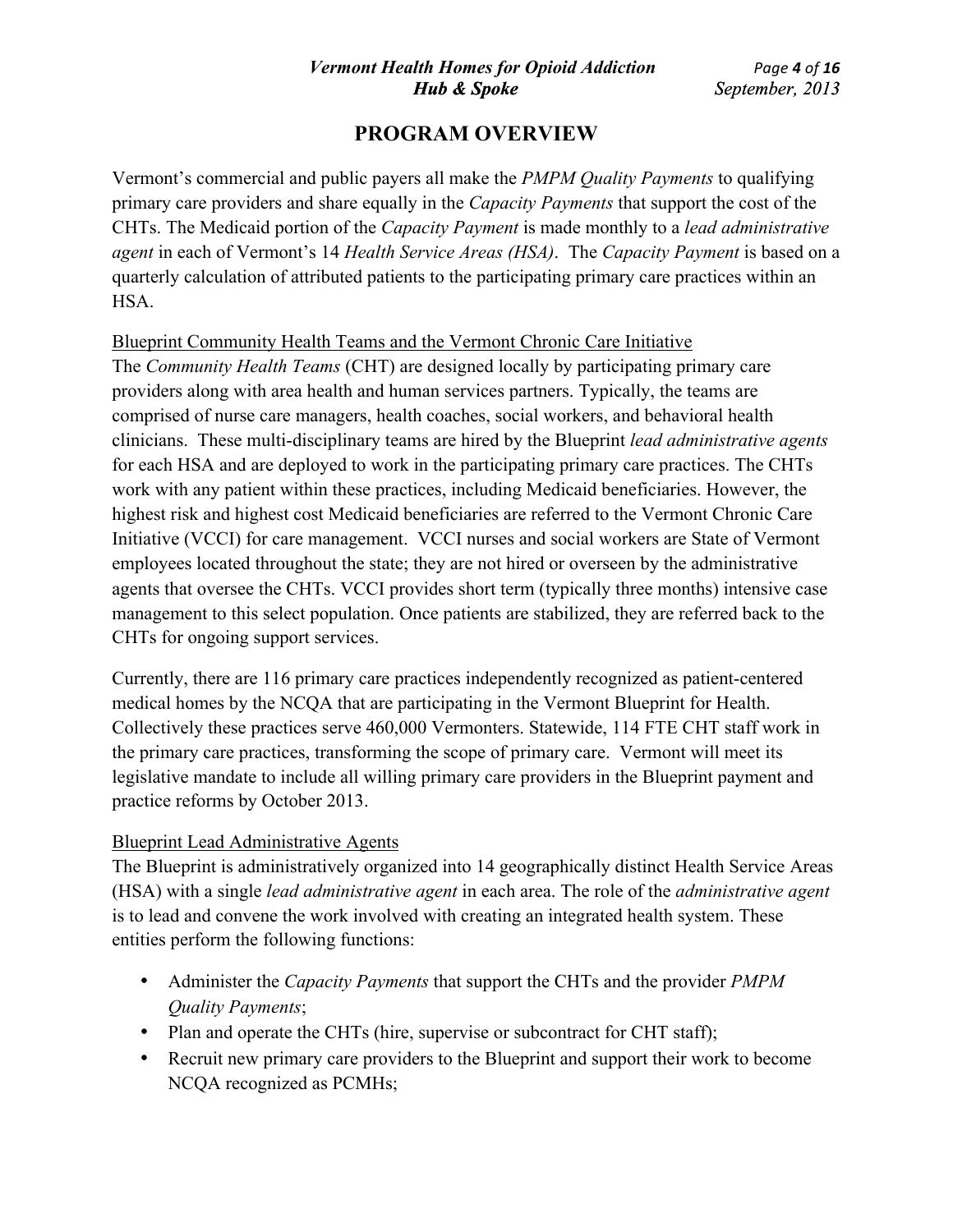- Convene working teams that assure the exchange of health information from practicebased Electronic Medical Records through the Vermont Health Information Exchange (VHIE) to the Blueprint Central Clinical Registry;
- Convene and support learning health system activities, including development and dissemination of key performance reports, learning collaboratives, and training events, and;
- Plan and implement new initiatives, including *Hub and Spoke* Health Homes for Vermonters with opioid addiction.

The Department of Vermont Health Access/Blueprint has performance-based contracts with each *lead administrative agent* to provide these administrative services. The *administrative agents* are health care organizations that are enrolled Medicaid providers, have strong fiduciary and administrative capabilities, and are recognized health care leaders in their communities. They include hospitals, federally qualified health centers, and/or community mental health centers, and do not provide Health Home services.

## *Opioid Treatment Programs (OTP) and Office-Based Opioid Treatment (OBOT)*

Methadone and buprenorphine are the primary pharmacological treatments for opioid addiction. Although they have similar effects, two different federal regulations govern their use, resulting in distinct provider types. In Vermont, typical of many states, this has resulted in separate programs for methadone and buprenorphine.

Methadone treatment for opioid addiction is highly regulated and can only be provided through specialty Opioid Treatment Programs (OTP), of which Vermont currently has only four. OTPs adhere to specific regulations for providing comprehensive methadone addictions treatment. Before 2000, Medication Assisted Therapy (MAT) for opioid addiction could only be provided in these specialty OTPs. The *Drug Addiction Treatment Act of 2000* (DATA 2000), under section 3502 of the Children's Health Act of 2000 (HR 4365), significantly changed medical treatment for opioid addiction by allowing physicians to prescribe buprenorphine for MAT in a general medical office, referred to as Office-Based Opioid Treatment (OBOT).

A physician must complete a required 8-hour online course, obtain an X-DEA license by demonstrating qualifications as defined in the DATA 2000 (Public Law 106-310, Titles XXXV, Sections 3501 and 3502), and obtain a waiver from the Substance Abuse and Mental Health Services Administration in order to provide MAT for opioid addiction in an OBOT. DATA 2000 enables office-based physicians to treat patients for opioid addiction with Schedules III, IV and V narcotic controlled substances specifically approved by the FDA for addiction treatment.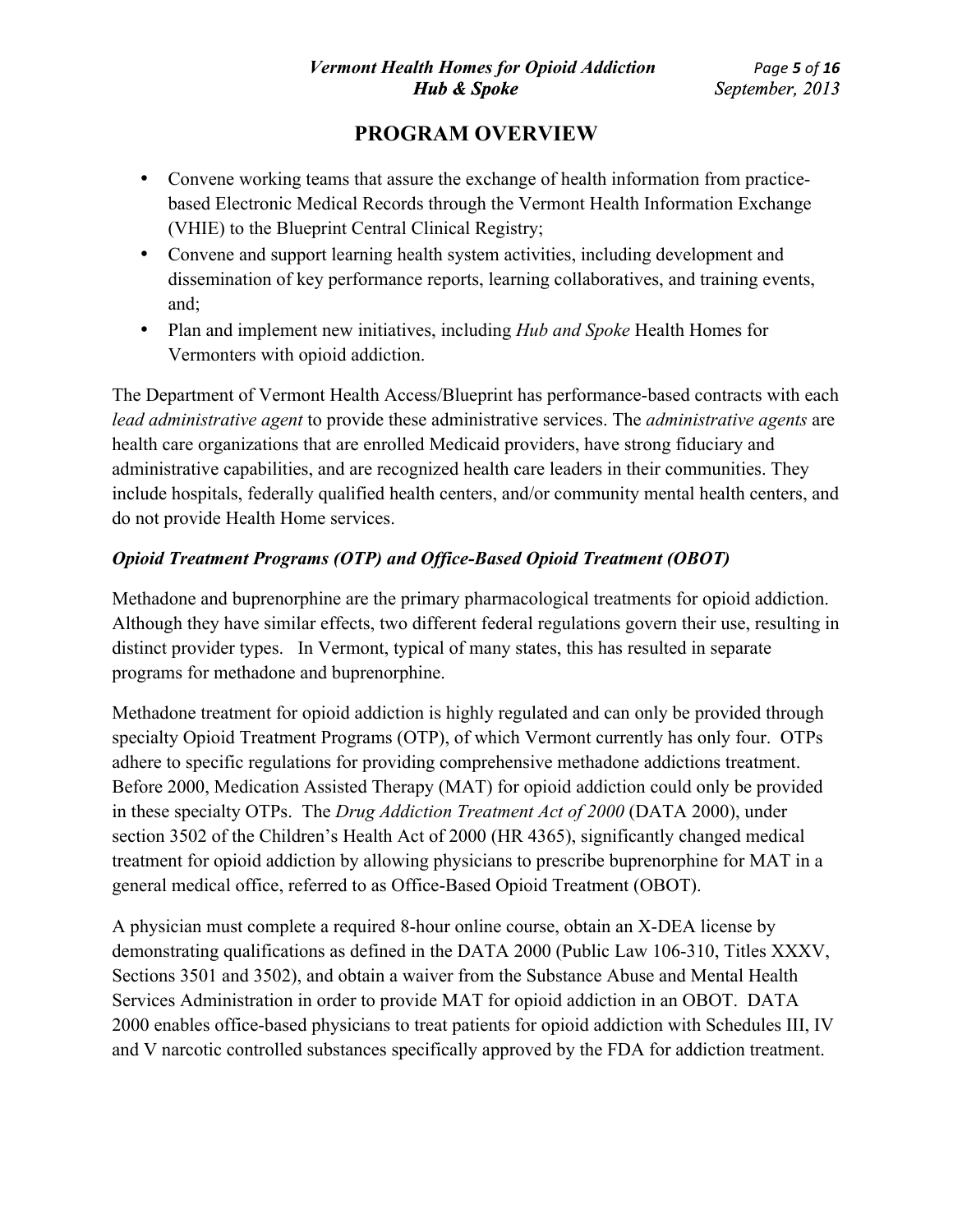DATA 2000 restricts the number of patients a physician may treat with buprenorphine for opioid addiction. In the first year of obtaining the X-DEA license and waiver a physician may only treat up to 30 patients. In the second year, the physician may request additional authority to treat 100 patients at the same time, which is the maximum number of concurrent patients allowed.

During the period May through July, 2013, 115 physicians were prescribing buprenorphine for opioid addiction to Medicaid beneficiaries in Vermont; most prescribe to fewer than 20 Medicaid beneficiaries, some to 20-40, and a smaller number of physicians prescribe to between 50-100 patients. The common practice specialties include family medicine, internal medicine, OB/GYN, and psychiatry. Vermont's *Hub and Spoke* Health Home initiative will build a systematic network of Health Home services to support these highly diffused providers and better integrate the services provided by the OTPs and OBOTs.

# **HEALTH HOME** *HUB AND SPOKE* **TREATMENT SYSTEM FOR OPIOID ADDICTION**

#### *Overview*

The comprehensive, integrated treatment system Vermont is implementing for Medicaid patients receiving Medication Assisted Therapy (MAT) for opioid addiction, called the *Hub and Spoke* initiative, builds on the strengths of the existing provider infrastructure:

- Specialty methadone Opioid Treatment Programs (OTPs);
- Physicians who prescribe buprenorphine in Office-Based Opioid Treatment (OBOT) settings, and;
- Local *Blueprint* Community Health Team (CHT) and Patient-Centered Medical Homes (PCMH).

Under the *Hub and Spoke* Health Home approach, each patient undergoing MAT will have an established physician-led PCMH, a single MAT prescriber, a pharmacy home, access to Community Health Team (CHT) primary care supports, and access to *Hub* or *Spoke* nurses and clinicians with expertise in opioid addiction treatment. Providers of opioid addiction treatment will have access to new staff resources and support to effectively care for current patients, as well as to support additional care of new patients.

## *Hubs*

*Hubs* are *Designated Providers* as described in Section 1945(h)(5). Plans are underway to expand upon the current OTPs to create five (5) regional specialty addictions treatment center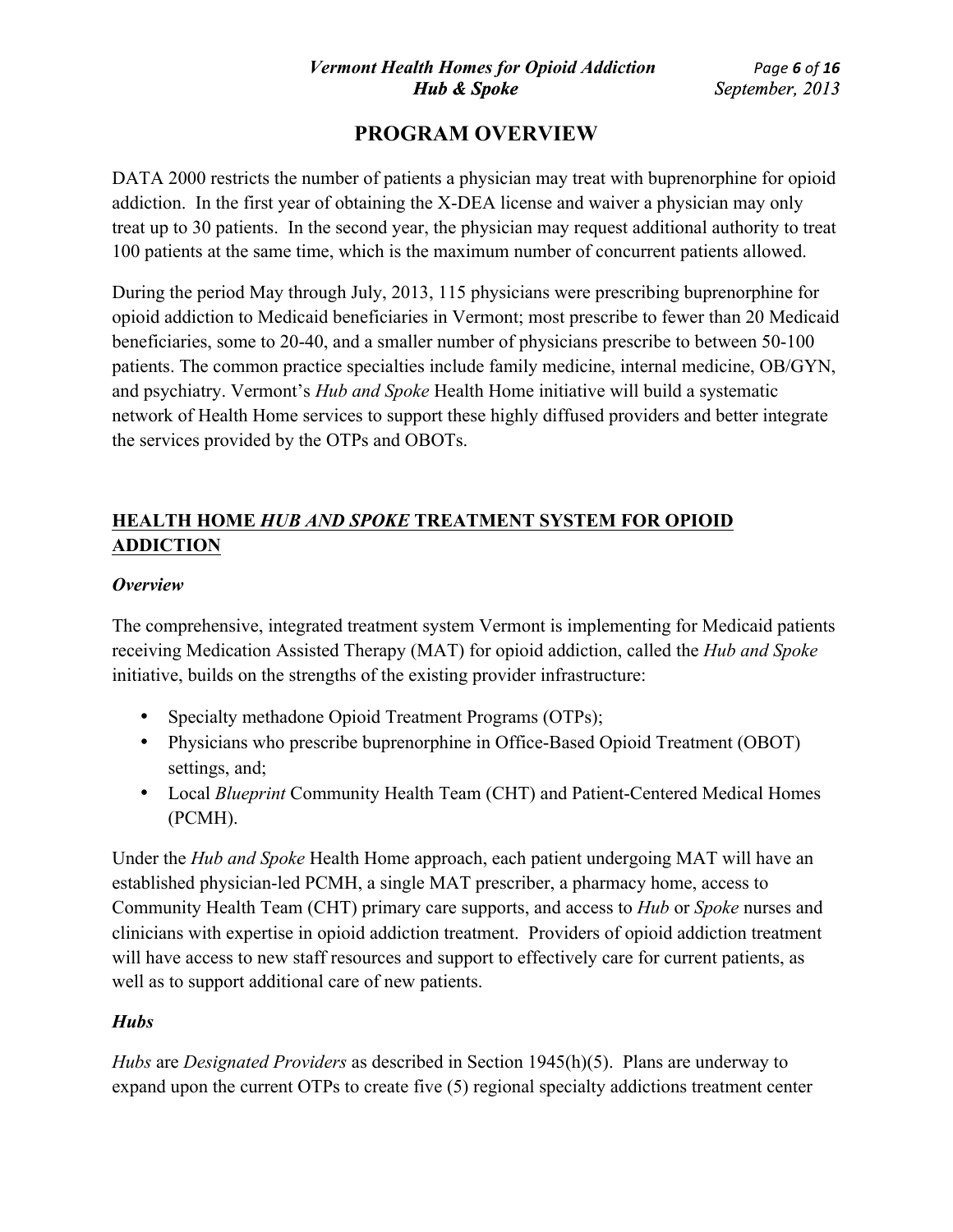*Hubs* in Northwest, Southwest, Southeast, Central and Northeast Vermont. *Hubs* build upon the existing OTP system by developing into regional specialty treatment centers that provide the six (6) Health Home services in addition to the traditional comprehensive methadone addictions treatment they currently provide. *Hubs* serve as the regional consultants and subject matter experts on opioid addiction and treatment. As the OTPs, *Hubs* are the only entities providing methadone treatment. In addition, *Hubs* provide care to a subset of clinically complex buprenorphine patients and also provide support for tapering off MAT, when indicated. *Hubs* must demonstrate the capacity to either provide directly or to organize comprehensive care and continuity of services over time to replace episodic care based exclusively on addictions illness. Instead, they will provide coordinated care for all acute, chronic, and/or preventative conditions in collaboration with primary care providers and CHTs. *Hub* funding will be supplemented to augment staffing in order to add the Health Home services to the traditional addictions treatment the *Hubs* already provide. Enhanced *Hub* Health Home staffing will dedicate slightly more than six FTE clinical staff for every 400 MAT patients. *Enhanced funding is sought for a percentage of these costs.*

#### *Spokes*

A *Spoke* is a *Team of Health Care Professionals* providing ongoing care for patients receiving buprenorphine in OBOTs. The *Spoke* system provides MAT with buprenorphine to patients who are less clinically complex than the patients receiving buprenorphine in the *Hub*s. A *Spoke* is comprised of a *Designated Provider* who is the prescribing OBOT physician, and the *team of collaborating health and addictions professionals* who monitor adherence to treatment, coordinate access to recovery supports, and provide counseling, contingency management, and case management services. *Spoke* Health Home services will be provided to Medicaid beneficiaries by registered nurse care managers and licensed clinician case managers with expertise in opioid addiction treatment who are added administratively to existing CHTs. The enhanced staffing is modeled at one FTE nurse and one FTE licensed clinician case manager for every 100 MAT patients. *Since these staff resources are added specifically to provide the six Health Home services, enhanced funding is sought for 100% of their cost.* 

The new staff will be hired or subcontracted by the Blueprint *lead administrative agent* and will be functionally and administratively part of the local Community Health Team (CHT). As with other CHT staff, the *Spoke* Health Home nurses and clinician case managers will be deployed directly into the OBOT physician practices to provide the six Health Home services. As most physician practices prescribe to fewer than 100 buprenorphine patients, the new *Spoke* staff will be shared across multiple practices in the same way current CHT staff is shared among participating PCMHs.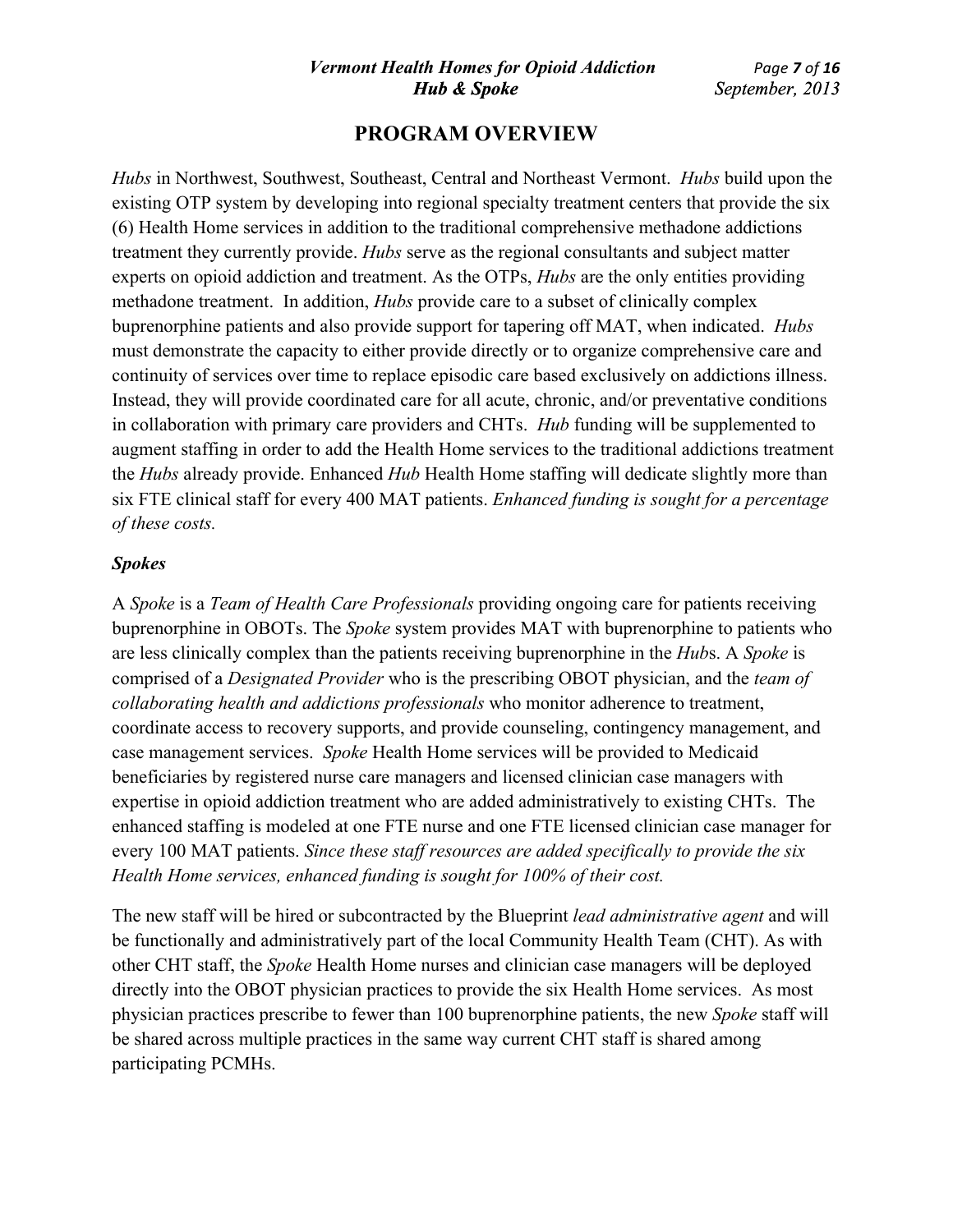#### *Vermont Medicaid Health Homes Vision*



## **HUB AND SPOKE HEALTH HOME SERVICES**

The *Hub and Spoke* Health Home initiative adds new health care staff to both the *Hub designated providers* and the *Spoke teams of health care professionals* to provide Health Home services for Vermonters with opioid addiction, and links both types of addictions treatment systems with the Blueprint primary care PCMH and CHT infrastructure to functionally integrate care across the health and addictions treatment systems. The Health Home staff at the *designated Hub* behavioral health agencies and the *Spoke teams of health care professionals* will assure integrated and holistic care across the health, human services, long term, recovery, and community support systems of care through the provision of Health Home services.

#### *Comprehensive Care Management*

Comprehensive care management includes activities undertaken to identify patients for MAT, conduct initial assessments, formulate individual plans of care, and manage patient care across the health, substance abuse and mental health, social services and long term systems of care.

Identification: MAT patients are identified via a variety of methods, including but not limited to: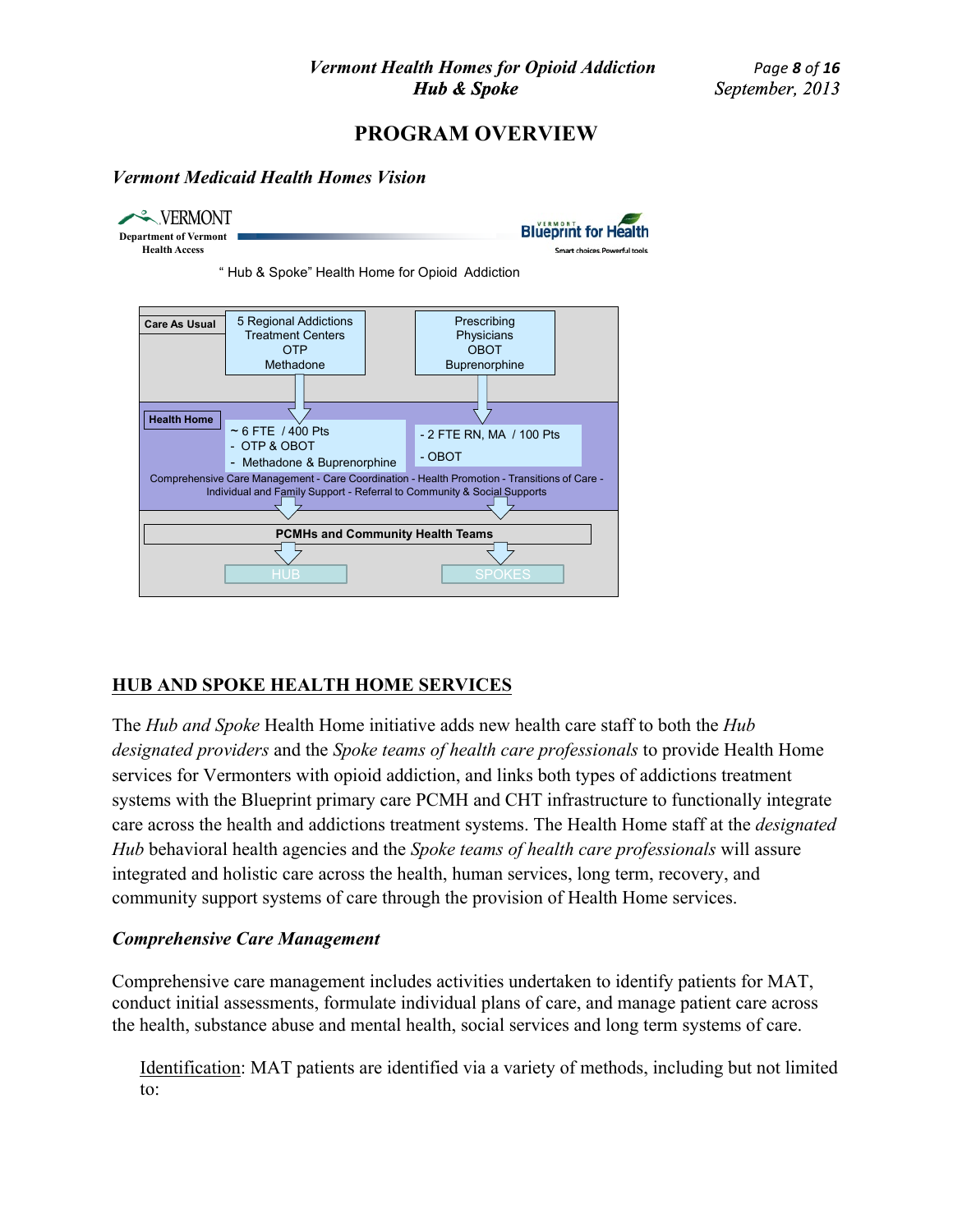- Provider referrals
- Prior authorization for buprenorphine claims and utilization data
- Vermont Chronic Care Initiative

Eligibility Determination: Only a licensed physician can make a clinical diagnosis of opioid addiction and ultimately decide upon the choice of medications (methadone or buprenorphine). Physicians are responsible for documenting that the patient:

- Meets the DSM-IV diagnostic criteria for opioid addiction;
- Is screened as appropriate for MAT.

The Vermont Department of Health, Division of Alcohol and Drug Abuse Programs (ADAP) develops decision support tools to aid in the process of determining whether a patient is more appropriate for treatment provided in a *Hub* or a *Spoke*.

Assessment and Care Plan Development: All eligible beneficiaries receive a comprehensive biopsychosocial assessment (e.g., addiction severity index, PHQ, American Society of Addiction Medicine placement criteria) of their health care needs upon entry into either a *Hub* or *Spoke*. Based upon the initial assessment, an individualized plan of care is developed.

- The physicians (*Hub* Medical Director, *Hub* Psychiatrist, *Spoke* buprenorphine prescriber) are responsible for the initial diagnosis and determination of clinical needs.
- The RNs and licensed clinician case managers in both *Hubs* and *Spokes* are engaged from the beginning to assure the patient's medical and non-medical needs are coordinated (social and personal health needs required to embrace recovery).
- Patients and families are actively engaged in developing the care plan and participate in shared decision-making.

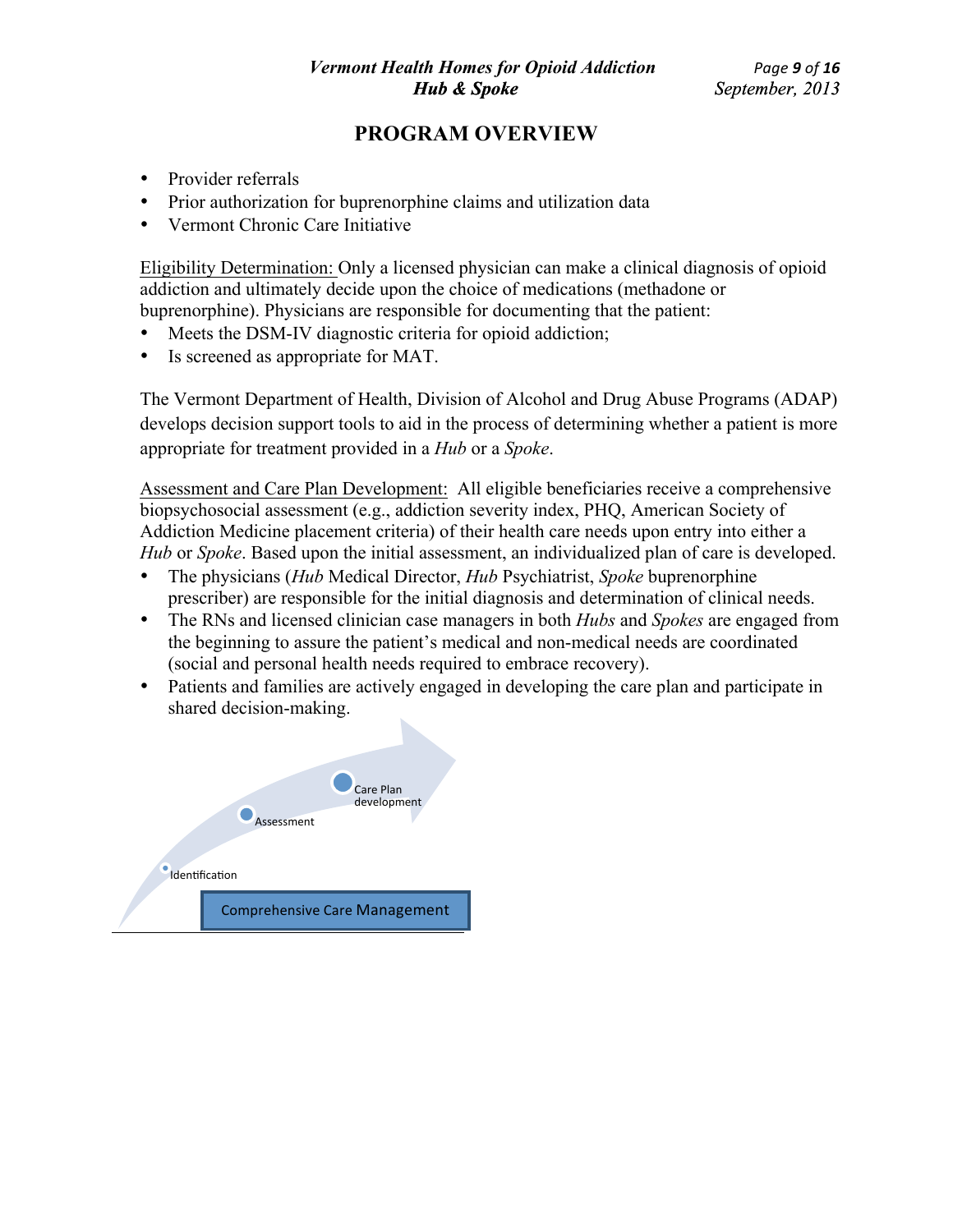#### *Care Coordination and Referral to Community and Support Services*

Once an individualized plan of care is developed, the Health Home RNs and licensed clinician case managers are primarily responsible for monitoring its implementation (with patient engagement) through appropriate coordination, referrals, and follow up of services and supports across treatment and human services providers.

- The RNs monitor medical treatment progress, including medication adherence. Physicians provide care coordination services related to prescribed medication (medication management).
- The RNs and licensed clinician case managers play a key role in assuring continued patient participation in the individualized care plans.
- The RNs and licensed clinician case managers assure appropriate linkages are made with the Vermont's Agency of Human Services field directors for social services (e.g., child welfare, housing, corrections, and employment) and with the existing Community Health Teams, which have established relationships with the primary care community.
- The RNs and licensed clinician case managers develop and maintain up to date information about resources beyond those covered in the Medicaid service package, including community and peer based programs.

#### *Care Transitions*

Care transitions focus on streamlining the movement of patients from one treatment setting to another, between levels of care, and between health, specialty mental health and substance abuse, and long term care providers.

• RNs and licensed clinician case managers are primarily responsible for developing collaborative relationships among health home providers and hospital ERs, discharge planners, long term care services and support providers, primary care providers, specialty mental health and substance abuse treatment services.

Hospitals LTC Home Health Speciality Care Primary Care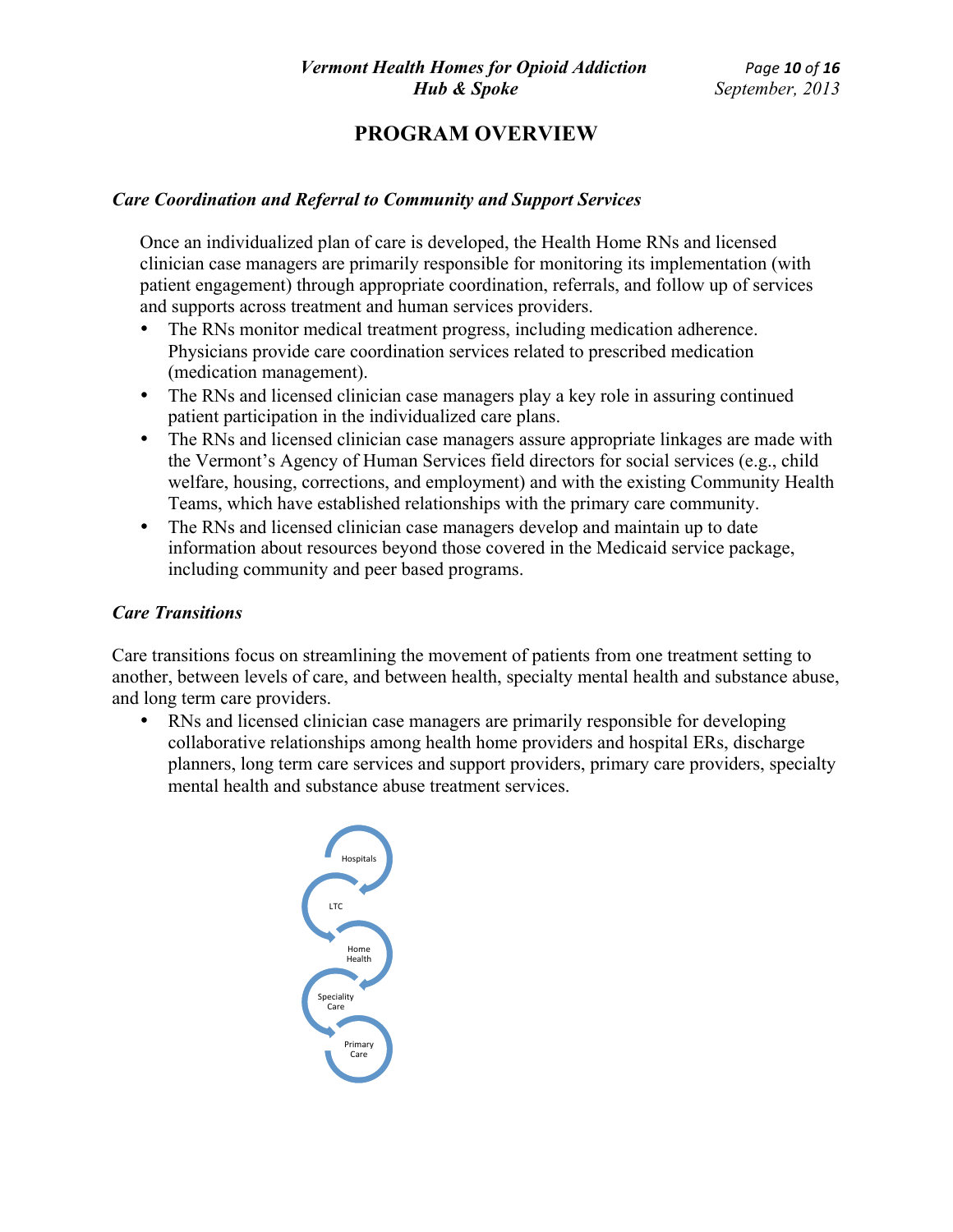#### *Individual and Family Supports*

The RNs and licensed clinician case managers are primarily responsible for supporting the resilience of patients and their families through various activities, including but not limited to: advocacy, assessments of individual family strengths and needs, education about the Agency of Human Services resource systems, and facilitating participation in the ongoing development and revision of care plans.



#### *Health Promotion*

Health promotion activities are part of every plan of care and include activities that promote patient activation and empowerment for shared decision-making in treatment, healthy behaviors, and self-management of health, mental health, and substance abuse conditions. Depending on the needs of the individual, the patient may elect to engage in one-on-one activities or group educational health promotion programs.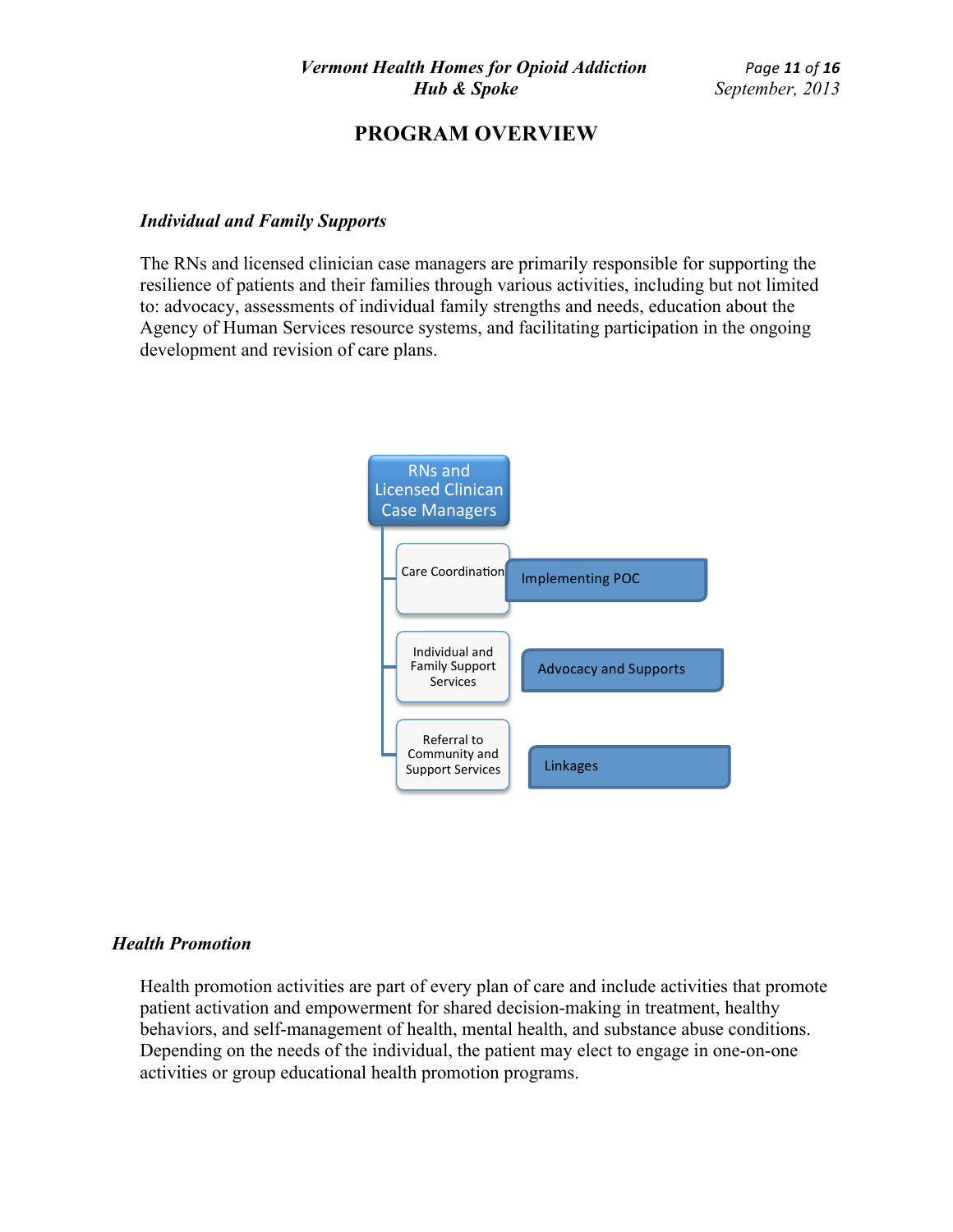- Health promotion activities may be conducted by any member of the health home team but the RNs and licensed clinician case managers are the primary practitioners responsible for coordinating activities.
- Physicians will need to order/prescribe new interventions (e.g., nutritional counseling, NRT therapy, etc.).



# **PAYMENT METHODOLOGIES FOR** *HUB AND SPOKE* **HEALTH HOME SERVICES**

Both the *Hubs* and *Spokes* will combine services currently reimbursed in Vermont's State Medicaid Plan with the new Health Home services. Under the terms of the ACA Section 2703 State Plan Amendment, Vermont will seek 90-10 matching funds *only* for the *Hub* & *Spoke* costs directly linked to providing the Health Home services. The remaining services will be matched at the current state match rate.

There are two payment methodologies and two payment streams: one for *Hubs* and one for *Spokes*.

#### *Hub Health Home Payment Methodology*

#### *Hub* Health Home Staffing and Cost Model

The methodology to develop costs for the *Hub* Health Home enhancements is based on the costs to employ key health professionals (salary and fringe benefits) who will provide the Health Home services. The staffing enhancements for Health Homes were developed in collaboration with current methadone providers (OTP) and are based on a model of 400 MAT patients served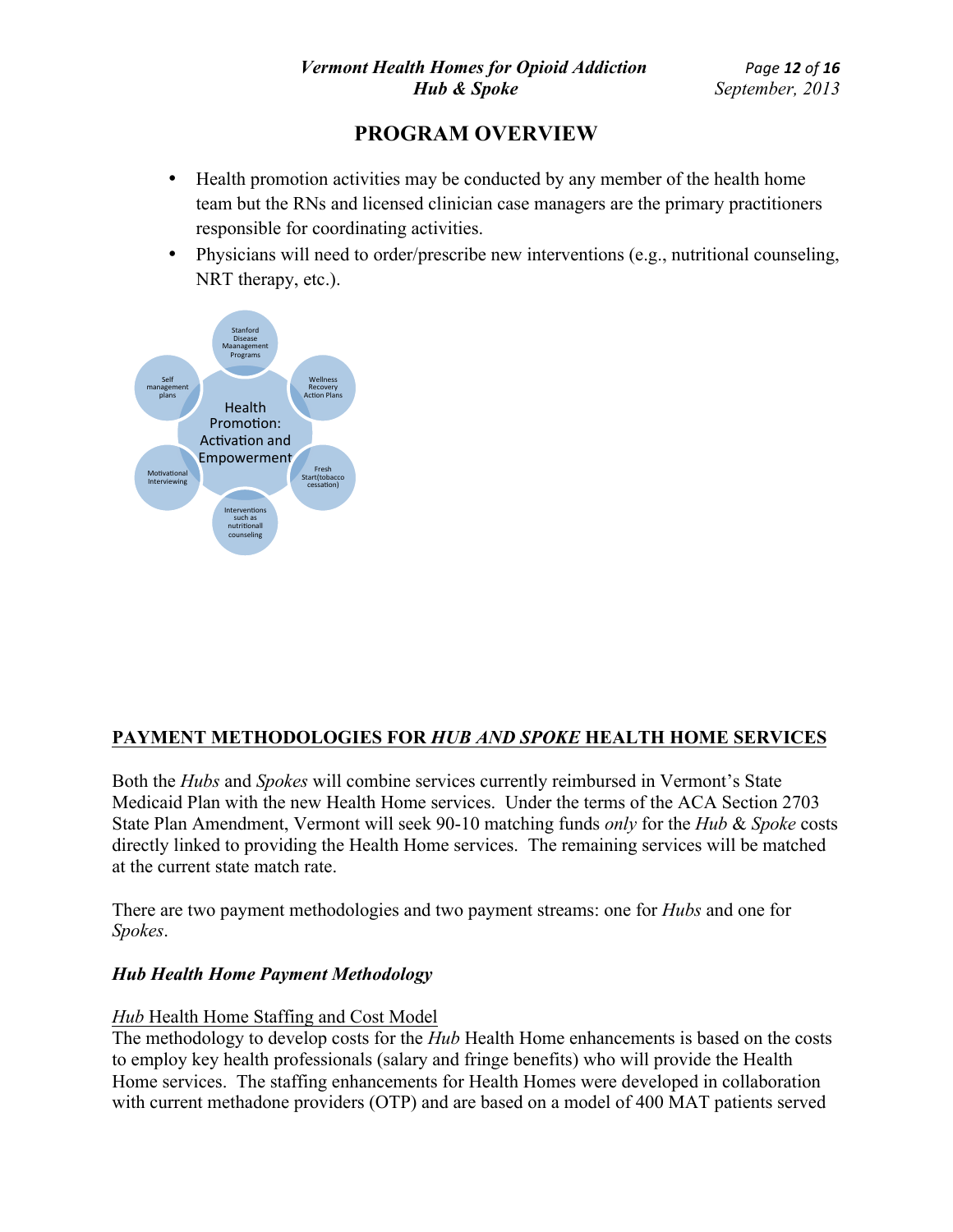at a regional treatment center. The resulting Health Home enhanced staffing model represents, on average, a 43% increase from Vermont's current statewide average rate for methadone treatment as usual (statewide average rate of \$4,144 per patient per year). *Hub* Health Home services represent 30% of the total *Hub* costs.

The Health Home *Hub* staff and their approximate annual costs for 400 patients are shown below:

| <b>Hub Health Home Scale Model: (400 patients)</b> |                         |  |
|----------------------------------------------------|-------------------------|--|
| <b>Staffing</b>                                    | <b>Annual FTE costs</b> |  |
| Health Home Director (1FTE)                        | \$95,000                |  |
| Health Home Nurse (1FTE)                           | \$90,000                |  |
| MA Clinician Case Managers (2 FTEs)                | \$120,000               |  |
| MD (15% FTE)                                       | \$45,400                |  |
| Psychiatry (20% FTE)                               | \$70,000                |  |
| MA Addictions Counselors (30% 6 FTEs)              | \$106,000               |  |
| <b>Total Salary</b>                                | \$526,400               |  |
| Fringe benefits $(a)$ 35% of salary                | \$184,000               |  |
| <b>Total Hub Health Home Staffing Costs</b>        | \$710,400               |  |
| <b>Annual Health Home per patient cost</b>         | \$1,776                 |  |
| <b>Per Patient Per Month</b>                       | \$148.01                |  |

The cost of Health Home staffing enhancements to the *Hub* OTP programs equals \$1,776 per patient per year. The Health Home services combined with the traditional OTP services result in an average annual statewide rate of \$5,920 per patient.

| <b>OTP Statewide Average</b><br><b>Methadone Rate without</b><br><b>Health Homes</b> | <b>Health Home Staff</b><br><b>Enhancement</b><br><b>Statewide Average</b> | <i>Hub</i> Rate (Health Home + OTP<br><b>Statewide Average)</b> |
|--------------------------------------------------------------------------------------|----------------------------------------------------------------------------|-----------------------------------------------------------------|
| $$4,144$ /year                                                                       | $$1,776$ /year                                                             | $$5,920$ /year                                                  |
| \$345.36/month                                                                       | \$148.01/month                                                             | \$493.37/month                                                  |

## *Hub* Health Home Payments

The *Hub* payment is a monthly, bundled rate per patient. The *Hub* provider initiates a claim for the monthly rate, using the existing procedure code for current addictions treatment and a modifier for the Health Home services. The provider may make a monthly claim using the modifier on behalf of a patient for whom the provider can document the following two services in that month:

• One face-to-face typical treatment service encounter (e.g., nursing or physician assessment, individual or group counseling, observed dosing); and,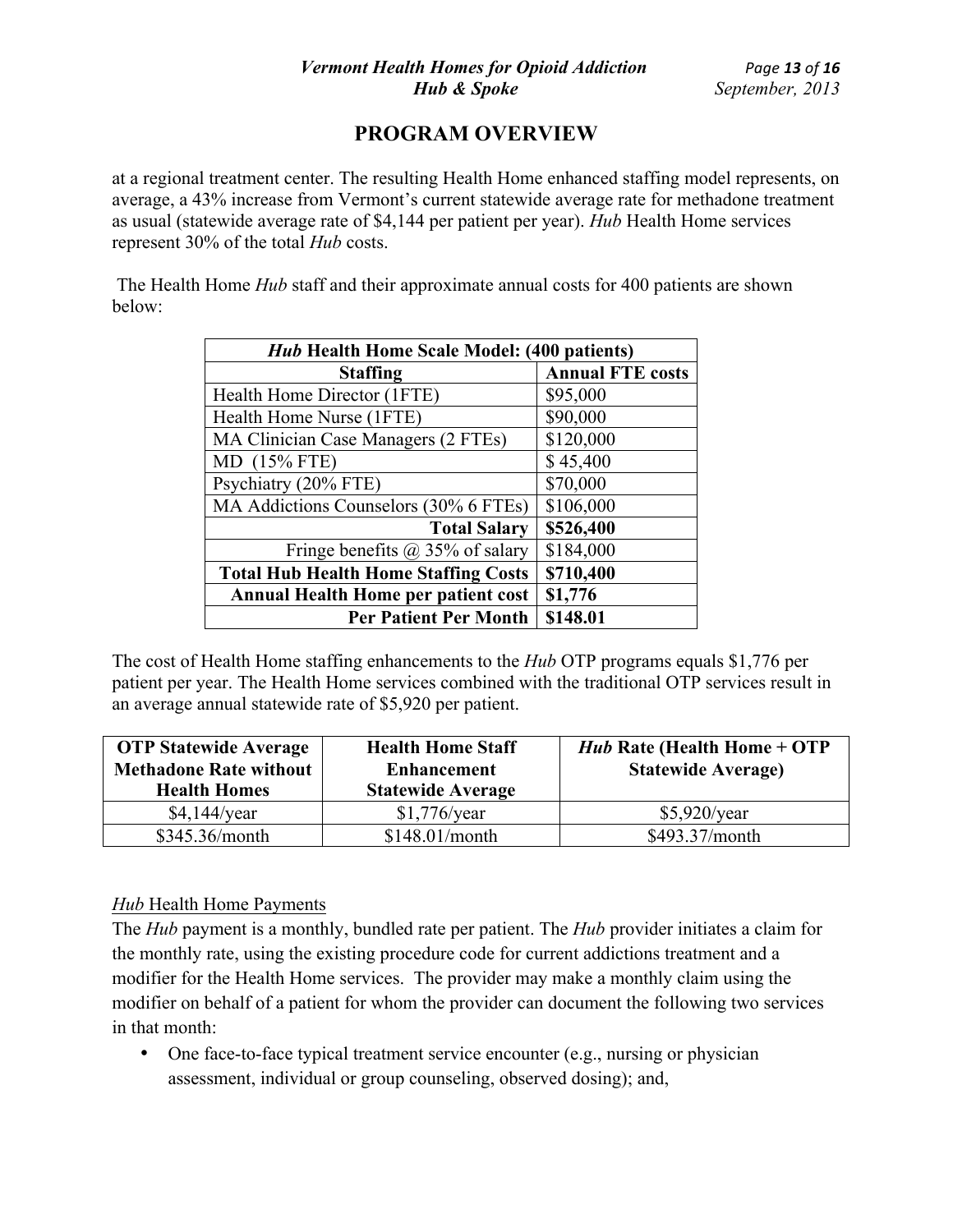• One Health Home service (comprehensive care management, care coordination, health promotion, transitions of care, individual and family support, referral to community services).

If the provider did not provide a Health Home service in the month, then they may only bill the existing procedure code without the Health Home modifier for the current average rate of \$345.36 per month.

Under the terms of the ACA Section 2703 State Plan Amendment, Vermont will seek 90-10 matching funds for *only* the Health Home enhancements, or 30% of the total *Hub* costs per Medicaid patient.

Vermont's single state Methadone Treatment Authority is the Division of Alcohol and Drug Abuse Programs (ADAP) of the Vermont Department of Health. ADAP executes performancebased contracts with the OTP providers. These contracts are revised to reflect the Health Home services and increased coordination with the Blueprint for Health participating primary care practices and the local Community Health Teams. The monthly payment process for the *Hubs* is administered by the Department of Vermont Health Access as described above.

## *Spoke Health Home Payment Methodology*

## *Spoke* Health Home Staffing and Cost Model

Payment for *Spoke* Health Home services will be based on the costs to deploy one FTE RN and one FTE licensed clinician case manager for every 100 patients across multiple providers within a Health Service Area. The costs are modeled for 100 buprenorphine patients as follows:

| <b>Spoke Staffing Scale Model: (100 patients)</b>    |                            |                        |  |
|------------------------------------------------------|----------------------------|------------------------|--|
| <b>Staffing</b>                                      | <b>Annual FTE cost</b>     |                        |  |
| 1 FTE RN Care Manager                                | \$85,000                   | \$85,000               |  |
| 1 FTE Clinician Case                                 | \$55,000                   | \$55,000               |  |
| Manager                                              |                            |                        |  |
|                                                      | <b>Total Annual Salary</b> | \$140,000              |  |
|                                                      | 35% fringe benefits        | \$49,000               |  |
| <b>Total Annual Personnel Costs</b>                  |                            | \$189,000              |  |
| <b>Operating</b>                                     |                            | \$7,500                |  |
| <b>Total Estimated Annual Costs per 100 patients</b> |                            | \$196,500 (\$1,965 per |  |
|                                                      |                            | patient)               |  |
|                                                      |                            | \$163.75 PPPM          |  |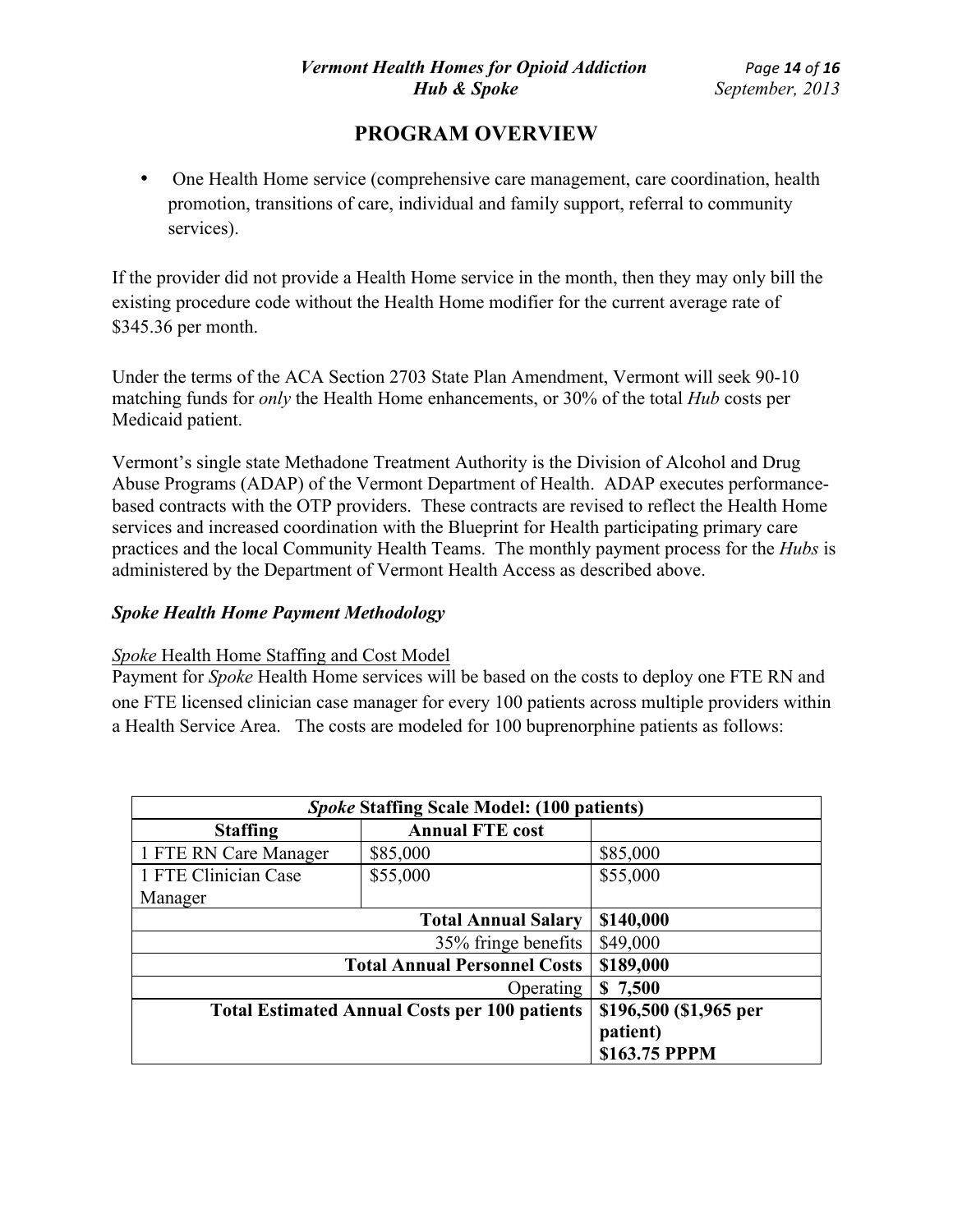### *Spoke* Health Home Payments

*Spoke* payments are based on the average monthly number of unique patients in each Health Service Area (HSA) for whom Medicaid paid a buprenorphine pharmacy claim during the most recent three-month period in increments of 25 patients. Building on the existing Community Health Team infrastructure, new *Spoke* staff are supported through *Capacity Payments*. For administrative efficiency, *Spoke* payments will be made to the *lead administrative agent* in each Blueprint Health Service Area as part of the existing Medicaid Community Health Team payment.

Buprenorphine pharmacy claims are not affected and *Spoke* physicians will continue to bill feefor-service for all typical treatment services currently reimbursed by the Department of Vermont Health Access (DVHA).

| <b>Spoke Provider</b> | <b>Payment Mechanism</b>    | <b>Purpose of Payment</b>          |
|-----------------------|-----------------------------|------------------------------------|
| Physician             | Fee-for-Service payment     | Buprenorphine treatment            |
|                       | to physician, under current |                                    |
|                       | Medicaid State Plan         |                                    |
| Nurse + $Clinician$   | Capacity payment to         | Care management, care              |
| Case Manager          | Blueprint administrative    | coordination, transitions of care, |
|                       | entity, based on numbers    | health promotion, individual and   |
|                       | of unique Medicaid          | family support, and referral to    |
|                       | beneficiaries receiving     | community services                 |
|                       | buprenorphine               |                                    |

## *Spoke* Caseload Determination

Each month, the DVHA clinical unit creates a report reflecting the unique Medicaid beneficiaries with at least one paid buprenorphine (e.g., Subutex®, Suboxone®) claim, linked with the prescribing physician. The caseload within each Health Service Area (HSA) is then calculated based on the average number of unique patients with a paid pharmacy claim in the most recent three consecutive months for all prescribers in the HSA. The average monthly caseload for each HSA is rounded up to the next 25 beneficiaries. Rounding builds *Spoke* staffing in increments roughly equivalent to a 50% FTE position and helps assure adequate staffing for caseload growth in a quarter. This rounded, average monthly caseload number is then multiplied by the Per Patient Per Month *Spoke* cost to arrive at the monthly *Spoke* payment amount.

The Blueprint maintains a roster of local buprenorphine prescribers in each HSA. The *Spoke* staff resources are deployed by the Blueprint *lead administrative agent* to the prescribing practices proportionate to the number of patients served by each practice.